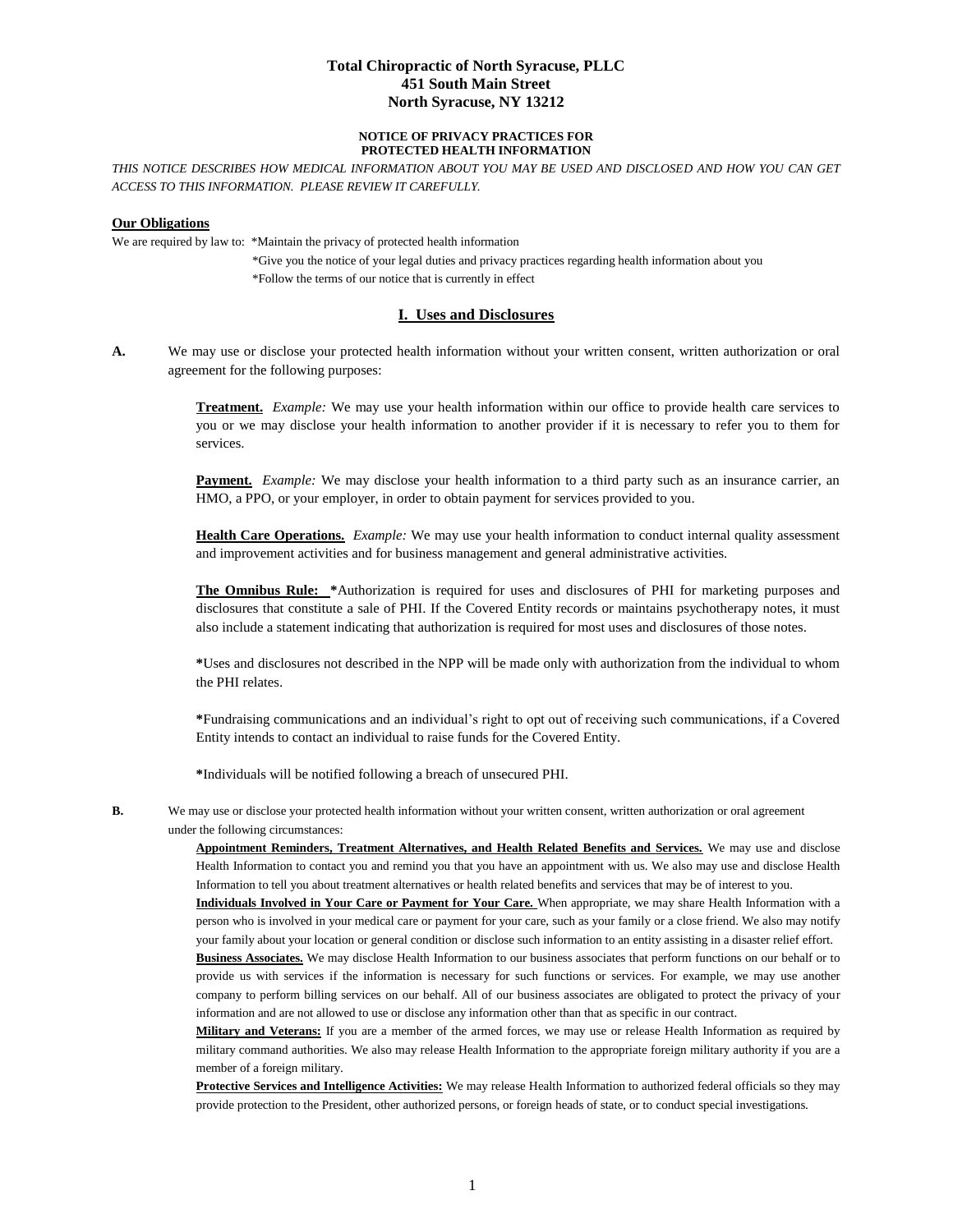**\***If we provide services to you in an emergency treatment situation.

**\***If we are required by law to provide services to you and we were unable to obtain your consent after attempting to do so.

**\***If there are substantial barriers to communication and we determine, in the exercise of our professional judgment, that you intend for us to treat you.

**\***If we need to notify, or assist in the notification of, a family member, personal representative or another person responsible for your care, general condition or death.

**\***If we are required by law to disclose your health information to a public health authority that is authorized to receive information for the purposes of preventing or controlling disease, injury or disability.

**\***If we are required by law to disclose your health information to a public health or other government authority that is authorized to receive reports of child abuse or neglect.

**\***If we are required to disclose your health information to the Food and Drug Administration.

**\***If we are required to disclose your health information to your employer to evaluate whether you have a work-related injury or illness.

**\***If we are required by law to disclose your health information to a government authority authorized to receive reports of abuse, neglect or domestic violence.

**\*** If we are required to disclose your health information to a health oversight agency for oversight activities required by law.

**\***If we are required to disclose your health information in response to a court order or a subpoena.

**\***If we are required to disclose your health information to a law enforcement official.

**\***If we are required to disclose your health information to a coroner, medical examiner or funeral director.

**\***For research purposes.

- \*If we, in good faith, believe that the use or disclosure of your health information is necessary to prevent a serious threat to the health or safety of others.
- \*If we are authorized by law to disclose your health information to comply with laws established to provide benefits for work-related injuries or illnesses.

**\***If we provide services to you while you are an inmate.

*With the exception of the above circumstances, any use or disclosure of your heath information will be made only with your written authorization. Your written authorization may be revoked, in writing, at any time except to the extent that we have provided services or taken action in reliance on your authorization.*

#### **II. Your Rights**

**Right to Request Restrictions.** You have the right to request restrictions on certain uses and disclosures of your health information. However, we are not required to agree to the requested restrictions. Your request to limit the use and/or disclosure of your health information must be made in writing to our Privacy Official.

**Right to Receive Confidential Communications.** You have the right to receive confidential communications concerning your health information. Your request to receive confidential communications must be made in writing to our Privacy Official. We will accommodate all reasonable requests by you to receive your health information at a place other than your home address or by means other than regular mail.

**Right to Inspect and/or Copy.** You have the right to inspect and/or copy certain health information for as long as that information remains in your record. Your request to inspect and/or copy your health information must be made in writing to our Privacy Official.

**Right to Amend.** You have the right to request that we amend certain health information for as long as that information remains in your record. Your request to amend your health information must be made in writing to our Privacy Official and you must provide a reason to support the requested amendment.

**Right to Receive an Accounting.** You have the right to receive an accounting of our disclosures of your health information made six years prior to the date of your request. We will provide you with the first accounting in any 12 month period at no charge. There will be a fee charged for any subsequent request. Your request to receive an accounting must be made in writing to our Privacy Official. The accounting will not include the following disclosures: